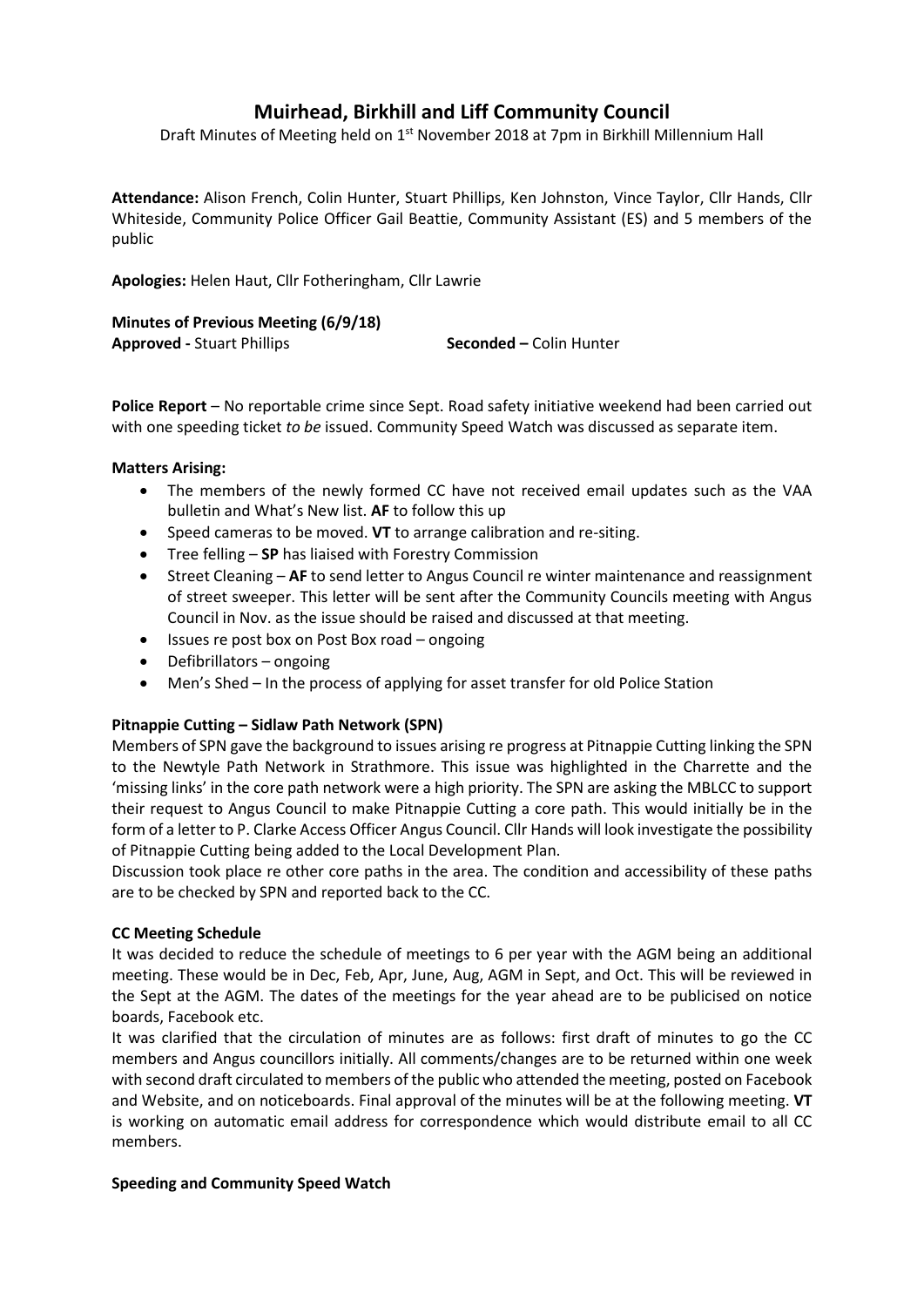The CC would be willing to liaise and support local volunteers. It was agreed to advertise this to the wider community via the CC Topic Sheet, poster on all CC noticeboards/Facebook page promoting this (**VT**). Interested residents invited to come to the Dec meeting to discuss. PC Gail Beattie is to check with Community Councils in other parts of Sidlaw regarding any interest regarding Community Speed Watch. She is also to produce a description of how the scheme operates for volunteers, obtain details of training and the cost of equipment.

The invite is to be extended to other local areas and volunteers so that equipment costs could be shared.

## **Community Assistant Report**

The CAs have being setting up their means of communicating and engaging with the community and community groups. Now that many of the IT and Data Protection issues have been overcome they are ready now to engage fully with the local community They have worked out a list of possible projects and action plan based on the Charrette outcomes. The CAs wish to thank the Millennium Hall Committee and the CC for their support.

## **Angus Council Community Council Meeting – Nov 22nd**

**VT** and **KJ** will attend. **AF** is to enquire re more information and submission of agenda items. Items to be added to the agenda on our behalf: Community Speed Watch; Winter Maintenance and GDPR guidance for CCs.

## **Defibrillators**

Progress on a defibrillator for Fowlis is held up due to issues re poor phone signal at the hall. Lundie hall is undecided about proceeding. Funding promised from CC will be made available if these proceed.

## **Henderson Park**

Information that Henderson Park wold be made available as an asset transfer was in doubt. **ES** is to get clarification from Angus Council.

## **Correspondence**

Community Resilience project – defibrillators

Post office scam mail – Posters to go on CC notice boards and Facebook

Scottish Fire and Rescue Performance report

Scouting – Volunteers being sought

Report of fly tipping in Backmuir wood – resolved

Saturday morning football club – change of management resulting in equipment needing replaced. Funding sought to purchase goals and kit. **ES** to help with funding application.

Angus Health and Social Care Partnership Angus Care Model Event – although poorly attended, there was a lot of helpful information available.

## **Planning Applications**

1. Binn Solar PV development - no further information available

2. 18/00671/full (07/09/2018) - Erection of a replacement organic free-range egg laying unit and associated works, Cransley farm, Fowlis

3. 18/00719/full (12/09/2018) - Extension to existing building - proposed workshop, West Adamston Farm Muirhead

4. 18/00732/full (12/09/2018) - Conversion of existing nursery to residential unit, Nursery Birkhill Primary School

5. 18/00761/full (03/10/2018) - Erection of car port, 19 Osprey Road Piperdam

6. 18/00762/full (01/10/2018) - Demolition of garage and erection of nine flats – **reapplication**, Muirhead Garage